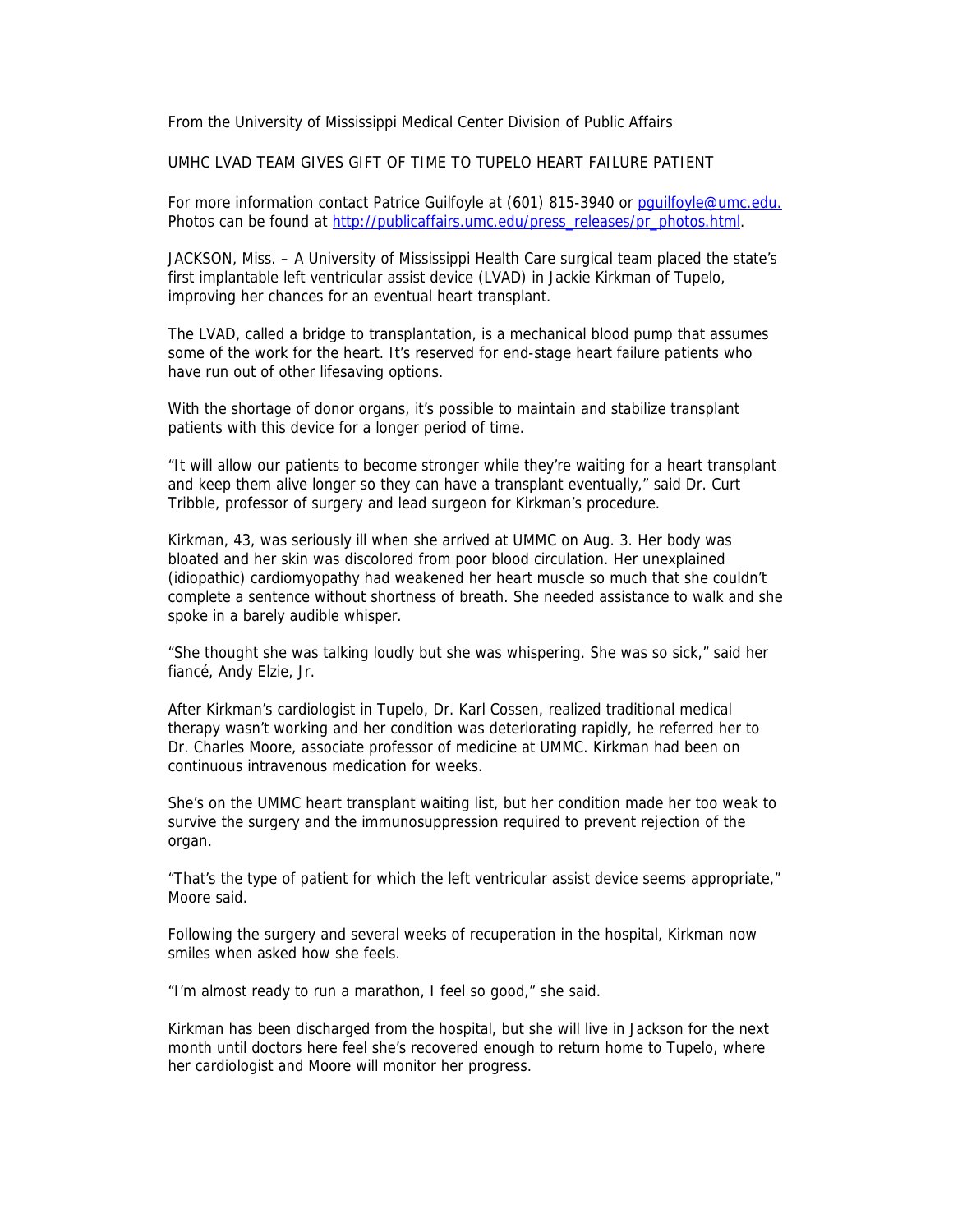Detailed planning with a multidisciplinary team is central to the success of the LVAD program, which includes surgery, follow-up care, patient education and community medical training. The program requires a team both at the Medical Center and in the patient's community.

UMMC staff trained Tupelo emergency medical personnel how to care for the patient if called to respond. The emergency room staff learned what to do once the patient arrives at the hospital. LVAD patients don't respond to traditional lifesaving measures, such as chest compressions, because of the continuous heart pump.

Also, a letter went to Kirkman's power company to make sure she's at the top of the list for restoration of electricity in case of outages. That's because the LVAD is batteryoperated and the batteries must be charged regularly.

The Medical Center has offered LVAD in the past with an older model of the device that required patients to stay in the hospital. Early models of LVAD were large, cumbersome and placed outside the body.

The technology has improved over time, becoming smaller, more easily implantable and easier to remove.

"The potential improvement in lifestyle is substantial. Patients have limitations, however," Moore said. "They have to be near a power source. There's a risk of infection through the drive line and they also have to take blood thinners to prevent blood clots and strokes."

The LVAD is attached to the heart and an external tube connects to a battery that can be stored in a pouch similar to a "fanny pack" or a shoulder bag.

In addition, the FDA has approved the device for use as destination therapy. This therapy is for patients who may not be a candidate for transplant, perhaps because of underlying medical conditions or age, but may qualify for LVAD to improve their quality of life.

Tribble said the program's goal is to offer the LVAD as destination therapy at some point in the future.

"It makes sense that this be a part of a tertiary care center where there's a multidisciplinary team in place to care for the patients," said Tribble, noting more than 100 people were integral to Kirkman's care.

## #### 10/12/10

Please forward this message to colleagues who might be interested. If you wish to be removed from this list or know of a colleague to add, send an e-mail message to: LAGriffin@umc.edu.

The University of Mississippi Medical Center, located in Jackson, is the state's only academic medical center. University of Mississippi Health Care represents the clinical programs of the Medical Center and includes University Hospitals and Health System and University Physicians, the faculty group practice. UMMC encompasses five health science schools, including medicine, nursing, health related professions, dentistry and graduate